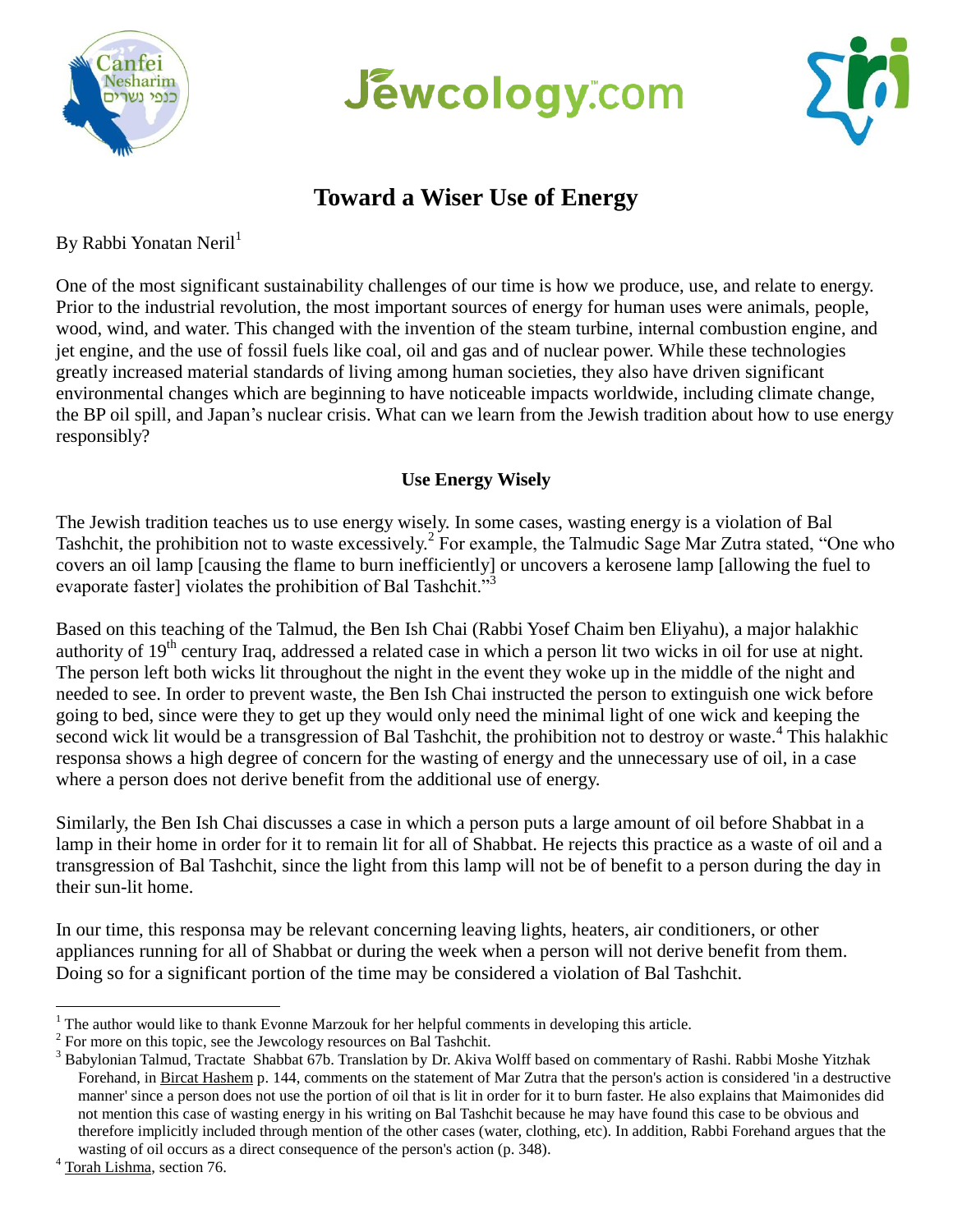Another area where this may apply is in 'standby' appliance use in most homes. According to the Energy Analysis Department of the Lawrence Berkeley National Laboratory, "A surprisingly large number of electrical products—TVs to microwave ovens to air conditioners—cannot be switched off completely without being unplugged. These products draw power 24 hours a day, often without the knowledge of the consumer. A typical American home has forty products constantly drawing power. Together these amount to almost 10% of residential electricity use."<sup>5</sup>

If the Ben Ish Chai was concerned about the unnecessary use of one wick in an oil lamp, how much the more so should we be concerned about dozens of appliances that quietly, constantly use energy without benefiting the user?

## **For Our Health**

Modern energy use causes pervasive air pollution in most of the major cities in the world. The pollution comes from many sources, including motor vehicles, industrial factories, and power plants that produce electricity for lighting and appliances at homes and offices. Studies show a correlation between air pollution and premature deaths due to lung cancer. Researchers conclude that when air pollution in a city declines, the city benefits with a directly proportional drop in death rates.<sup>6</sup> According to 2008 estimates from the World Health Organization, "air pollution is a major environmental risk to health and is estimated to cause approximately two million premature deaths worldwide per year."<sup>7</sup> A joint Israeli-US study found that more people die in Israel from air pollution than from traffic accidents (which is also more than who die from terrorist attacks).<sup>8</sup> Researchers also note that air pollution can trigger depression, anxiety and anger in some people.<sup>9</sup>

How does Jewish tradition recognize the importance of protecting our health from the impacts of air pollution? One example involves the Mishnah stating that tanneries, which produce noxious odors, must be sufficiently distanced from human settlements so as not to negatively affect people in the vicinity.<sup>10</sup> Rabbi Ezra Batzri, former head of the Sephardi Rabbinical Court in Jerusalem, writes that causing harmful forms of pollution to others is "not to be considered as inconsequential. [Rather] they are matters of Jewish law that stand up at the heights of the world." He notes therefore that a character trait of a righteous person (Midat Hasidut) is being careful about not damaging others even indirectly.<sup>11</sup>

By using less energy, we can reduce the amount of coal and gasoline burned, and reduce the health impacts from the resultant air pollution. Given the significant damages to human health, it would seem that the unnecessary or wasteful use of energy goes against rabbinic advice concerning not damaging other people.<sup>12</sup>

## **Green is Clean: Keeping Cities Beautiful and the Air Clear**

<sup>5</sup> Online at<http://standby.lbl.gov/>

<sup>6</sup> "Cleaner Air Brings Drop in Death Rate," Nicholas Bakalar, *The New York Times*, 3-21-06, based on a study published in *The American Journal of Respiratory and Critical Care Medicine*, 3-15-06.

<sup>&</sup>lt;sup>7</sup> <http://www.who.int/mediacentre/factsheets/fs313/en/> Fact Sheet #313, August 2008.

 $8$  The two and a half year study was conducted in 2003 by a team from Israel's Ministry of Environment, the Israeli Union for Environmental Defense, and the US Environmental Protection Agency. A summary of the study is available at http://www.adamteva.org.il/?CategoryID=424&ArticleID=391&SearchParam=air+pollution A related study, "Assessing the spatial and temporal variability of fine particulate matter components in Israeli, Jordanian, and Palestinian cities," Atmospheric Environment 44 (2010) notes how urban air pollution is a significant contributor to the disease burden in the Middle East. Online at http://cfpub.epa.gov/ncer\_abstracts/index.cfm/fuseaction/display.pubfulltext/publication\_id/53977

<sup>9</sup> As reported in Miller Mcunne News, based on the study published in the *Journal of Economic Psychology.* The study was conducted by Tamir Levy of Netanya Academic College and [Joseph Yagil](http://lecturer.haifa.ac.il/ows-win/on_822_YagilCv10w.pdf) of Haifa University. The study noted how days with poor air quality tend to negatively impact trading on the stock market. Article online at

<http://www.miller-mccune.com/business-economics/smoggy-days-make-for-sickly-stock-market-28076/>

 $10$  Bava Batra 25a.

<sup>&</sup>lt;sup>11</sup> Sefer Dinei Mamonot,  $2<sup>nd</sup>$  chapter on damages, page 376, note 9, and elsewhere.

 $12$  For more on this topic, see the Jewcology resources on environmental damages.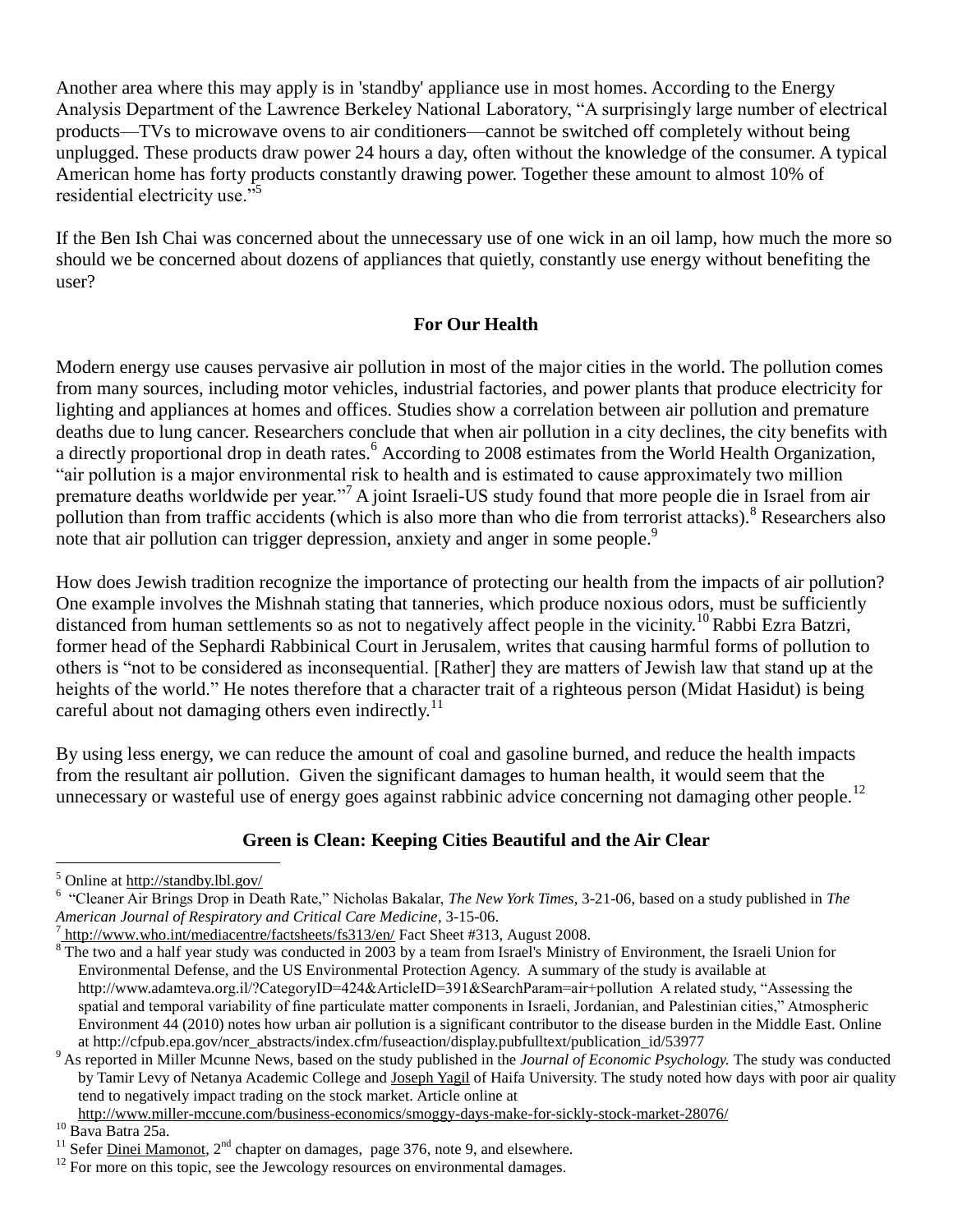Keeping cities beautiful is not only a modern challenge-- in Talmudic times, the Sages enacted legislation to maintain the beauty of the cities of the land of Israel. The Mishnah states that trees had to be distanced from city walls, which according to the Talmudic sage Ulah was to preserve the beauty of the city.13 This source indicates how maintaining a city's beauty is a significant concern in the Jewish tradition. The Talmud discusses how large ovens were not allowed in Jerusalem, lest the smoke from the ovens blacken the walls of the Holy City and make it less beautiful.14 Furthermore, the Mishnah prohibited using olive wood, grapevines and fruit-bearing fig trees and date palms for burning in the Temple in Jerusalem, which according to some rabbinic views was because they produced excessive smoke.15 Jerusalem had the highest level of sanctity of all cities in the Land of Israel, and which required that its physical beauty, including air quality, be preserved.

Within its walls, G-d commanded the priests to raise up a pleasing aroma through the burning of incense at the Temple in Jerusalem. <sup>16</sup> The Talmudic sage Rabba bar bar Chana taught that the pleasant smell of the incense reached all the way to Jericho, over ten miles away. The air was so fragrant that women did not need to put on perfume. In Jerusalem, the smell of incense was so strong that a bride, known for wearing strong perfume, would not need to put any on.<sup>17</sup> This Talmudic teaching conveys that pleasant fragrance was the dominant smell in Jerusalem, stronger than anything else that was put into the air.

In our times, Jerusalem is blessed with the pleasing smell of many bakeries and flower shops. Yet many thoroughfares also smell of air pollution, due to exhaust fumes of carbon monoxide, sulphur dioxide, and other not-so-pleasing air pollutants. In 2007, Jerusalem experienced 33 high air pollution days, due in large part to the personal and industrial energy use of its 750,000 inhabitants.<sup>18</sup> Beyond Jerusalem, a thick layer of smog often hangs over the coastal plain of Israel from Ashkelon to Netanya and blemishes the beauty of the land of Israel.

While the rabbinic laws to preserve the beauty of Jerusalem and Israel's cities are for the most part not in force today, we would be wise to consider their wisdom for our current situation. By reducing and cleaning our energy use, we can preserve the sanctity of our holiest city and the land of Israel. These lessons can also lend wisdom for the health and beauty of cities outside of Israel.<sup>19</sup>

## **Shabbat, Fire, and Energy**

When we speak about human energy use today, we are primarily speaking about our use of fire. Fire is the paradigmatic technology, which human beings use to master the world. Fire enabled metallurgy, the shaping of mineral ores into tools, which over human history have become more and more advanced. Today we have a lot of machines which rely on fire: internal combustion engines in our cars, power plants that produce electricity, and lights and appliances in our homes and offices that run on electricity. The tremendous wealth of modern society stems from the use of industrial technology powered by fossil fuels that have been ignited by fire.

Rabeinu Bachya (Spain, 1255-1340) teaches that "Fire, i.e. light, was the first of the activities G'd engaged in when creating the universe."<sup>20</sup> He also notes that "Making fire is an appropriate example of basic human

<sup>&</sup>lt;sup>13</sup> Mishna to Bava Batra 24b, and commentary of Rashi there.

<sup>&</sup>lt;sup>14</sup> Babylonian Talmud, Tractate Bava Kama 82b, and commentary of Rashi there. Maimonides codifies this in Mishna Torah, Hilchot Beit Habechira, 7:14.

<sup>&</sup>lt;sup>15</sup> Mishna Tamid 29a and Talmud p. 29b. Based on the statement of Rav Papa in the Talmud, this is the explanation of Rabeinu Gershom, Mefaresh, and one view cited by the Rosh.

<sup>16</sup> For more on the significance of the Temple's incense, see the article by Baruch Hirchkopf in the Eitz Chaim Hee series, online at <http://canfeinesharim.org/community/parshas.php?page=15747>

 $^{17}$  Babylonian Talmud, Tractate Yoma 39b

<sup>18</sup> "Air Quality in Israel: Now and Tomorrow," "Israel Environment Bulletin," vol. 33, March 2008, published by Israel Ministry of the Environment, online at [http://www.sviva.gov.il/Enviroment/Static/Binaries/Articals/p0462\\_3-6\\_1.pdf](http://www.sviva.gov.il/Enviroment/Static/Binaries/Articals/p0462_3-6_1.pdf)

<sup>&</sup>lt;sup>19</sup> However, from the perspective of Jewish law, the aforementioned laws do not apply to cities outside of Israel. See commentaries of Ramban, Ran, and Nimukei Yosef to Bava Batra 24b.

<sup>&</sup>lt;sup>20</sup> Commentary to Exodus 35:2, citing Genesis 1:2, in Torah Commentary by Rabbi Bachya ben Asher, translated and annotated by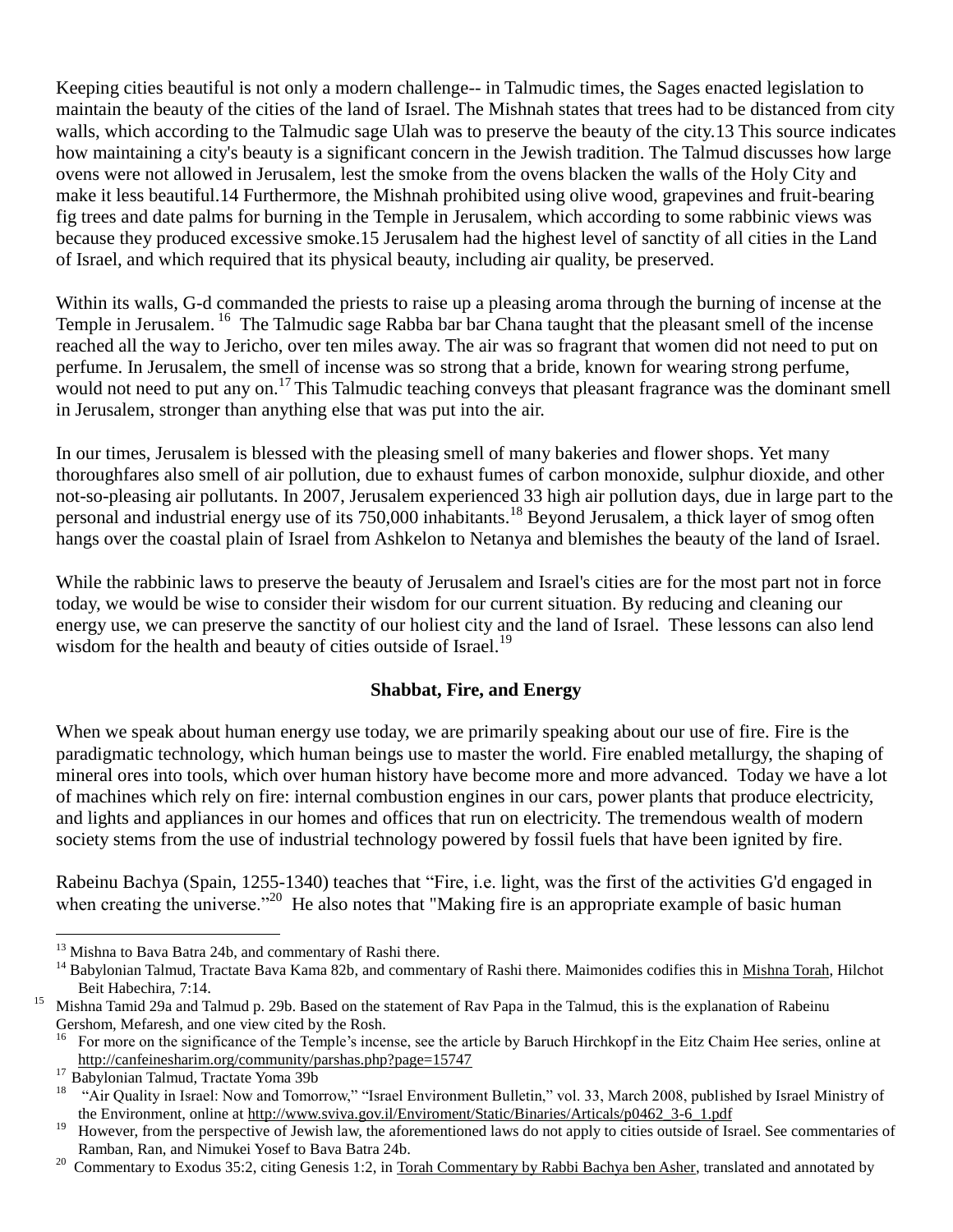activity seeing that most of the principal activities we are engaged in cannot be performed satisfactorily if one were not able or allowed to make fire." For six days we are supposed to properly use fire, which represents human mastery over the world.

The Torah teaches, "You shall not kindle fire in any of your dwelling places on the Sabbath day."<sup>21</sup> On Shabbat, we are instructed to refrain from using fire, demonstrating that true mastery belongs to G-d alone. As Rabbi Sampson Raphael Hirsch teaches, "…the ability to produce fire artificially is just that which first gave Man his true mastery over the materials of the world. Only by means of fire can he create his tools."<sup>22</sup> Rabbi Hirsch explains, "On Sabbath the cessation of work is the belief and acknowledgment that the ability to 'master matter,' the creative productive power that Man has, is lent to him by God, and is only to be used in His service.<sup>"23</sup>

We mark the entrance and exit of Sabbath by lighting candles, and on the seventh day itself rest from using fire. Shabbat is the prime way that a Jew is supposed to learn balance in how to use fire, and by extension, energy and technology. According to traditional Shabbat observance, there is rest from cars and computers, Blackberries and cell-phones, stereo music, trains, and alarms.<sup>24</sup> By bringing some of this rest into our world today, we can reduce the amount of energy we need and also help us put ourselves in correct relationship with our use of energy.<sup>25</sup>

#### **Global Impacts**

Fossil fuels power our industrial society, and this energy use has significant impacts, including global climate change. A typical American household consumes over 12,000 kilowatt-hours of electricity per year. Each kilowatt-hour of electricity from a coal-fired power plant releases over two pounds (nearly 1 kilo) of carbon dioxide  $(CO_2)$ <sup>26</sup> Per capita energy consumption in Israel, while below that of the US, is on the rise. Burning wood, coal, and oil lets off carbon dioxide. Carbon is stored in these fuel sources, and through the combustion process of fire, carbon connects with oxygen from the air to form  $CO_2$ .<sup>27</sup> This  $CO_2$ , along with other 'greenhouse gases,' is contributing to global changes in the earth's climate. Burning fossil fuels is heating the planet, melting the ice caps, raising the sea level, and making forest fires more common.

A consensus of international scientists—i.e. the mainstream in science-- state that human-caused global climate change is likely to bring on more severe heat waves, storms, floods, and droughts, with major impacts on human societies.<sup>28</sup> A 2011 major study "directly links rising greenhouse-gas levels with the growing intensity of rain

Eliyahu Munk, Lamda Publishers, Brooklyn, NY, 2003

<sup>&</sup>lt;sup>21</sup> Exodus 35:2, Judaica Press translation.<br><sup>22</sup> Commontant to Fundus  $35:3$ 

<sup>&</sup>lt;sup>22</sup> Commentary to Exodus 35:3<br> **Commentary to Exodus 35:3** 

Commentary to Exodus 35:3

<sup>&</sup>lt;sup>24</sup> The halakhic permissibility of using electricity on Shabbat is based on *pikuach nefesh* [saving a human life]: since we need electricity for emergency and security services, we can use it generally for other needs in a passive sense. For a 250-page exploration of Jewish law in relation to electrical appliances, including refrigerators, alarm systems, dishwashers, and elevators, see Shabbat and Electricity, by Rabbi L.Y. Halperin, compiled by Rabbi Dovid Oratz, Institute for Science and Halacha: Jerusalem, 1993.

A disagreement existed for many centuries between the Karaites and rabbinic Judaism starting in the eight century concerning whether can have fire burning on Shabbat. The Karaites understood the command 'don't kindle fire' as 'don't use fire.' The Rabbis saw the prohibition as not 'lighting' fire, and not about not using fire at all.

<sup>25</sup> For more on this theme, see the Jewcology dvar Torah on Shabbat, written by this author.

<sup>26</sup> http://www.worldwatch.org/pubs/goodstuff/lighting/

<sup>&</sup>lt;sup>27</sup> Fossil fuels are also called hydrocarbons, because chemically they are long chains of carbon<br><sup>28</sup> See the Assessment of the Intergovernmental Panel on Climate Change (IPCC), online at w

See the Assessment of the Intergovernmental Panel on Climate Change (IPCC), online at [www.ipcc.ch](http://www.ipcc.ch/) The data is detailed in the Synthesis Report from a gathering of 2,500 scientists and based on their research. For additional information refer to the US Climate Change Science Program Report [Analyses of the Effects of Global Change on Human Health and Welfare and Human](http://www.climatescience.gov/Library/sap/sap4-6/final-report)  [Systems](http://www.climatescience.gov/Library/sap/sap4-6/final-report) See also the statement of Canfei Nesharim's science and technology advisory board, online at <http://canfeinesharim.org/learning/environmental.php?page=22256>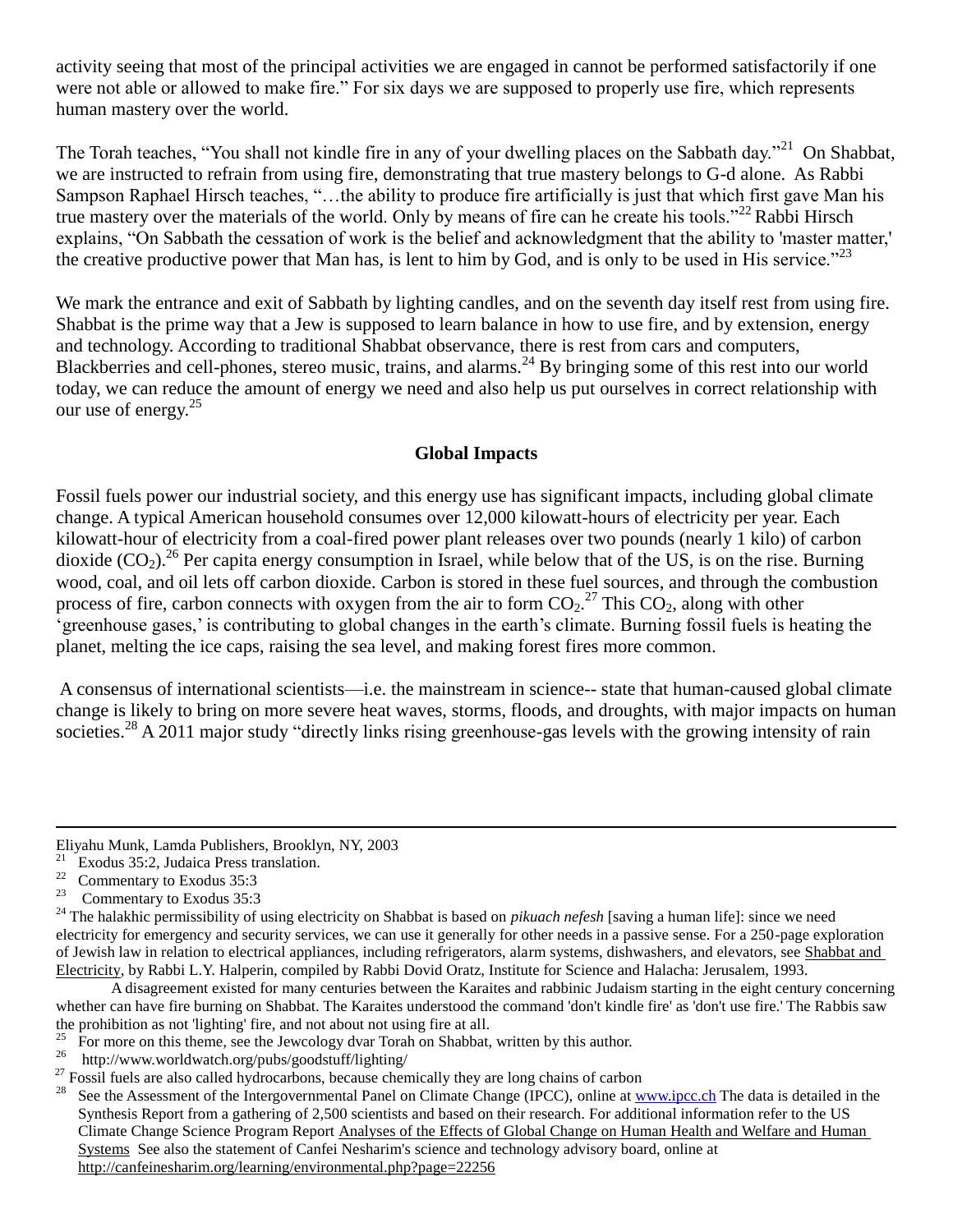and snow in the Northern Hemisphere," adversely impacting hundreds of millions of people.<sup>29</sup> Leading climatologists stated "with a high degree of confidence" that the extreme heat waves like those that occurred in Texas and Oklahoma in 2011 and Moscow in 2010 "were a consequence of global warming."<sup>30</sup> In Hurricane Sandy of 2012, a number of scientists partially attribute to climate change the strength of the storm surge that caused widespread destruction in New Jersey and New York.<sup>31</sup>

## **Toward Sustainable Energy Use**

One way we can reduce the impacts of our use of fire is to use more renewable energy. In 1981, the Lubavitcher Rebbe made a call to significantly increase the use of solar energy in the United States. He said, "Very soon, the entire country should switch, first of all, to energy that can be generated from the sun's rays in the [US] south, which should be supplied to the entire country.<sup>33</sup> His call to use renewable energy is relevant today more than ever. Solar energy utilizes fire in a different way, by making use of the tremendous energy reaching the earth from the fire that is the sun. For example, solar water heaters harness the sun's rays to heat water and thus reduce electricity demand. The Good Energy Initiative works to provide financial incentives to poorer families in Israel to use solar water heaters instead of conventional heaters that rely on burning fossil fuels.<sup>33</sup>

An individual might say to him or herself: 'But I am just one person—my consumption has a negligible effect on the global climate. There are 6.9 billion people in the world<sup>34</sup> and 10.5 million people in Israel—my using energy wisely won't make a difference!' This way of thinking goes against the advice of the Sages, who said that a person needs to act as if the entire world was created for them.<sup>35</sup>

An individual can make a difference by using less energy, i.e., by driving less, eating less meat or globalized food, or taking fewer plane trips. It is in this realm of personal consumption that Jewish thought may best inform our energy and climate challenges today and empower us to change. Bal Tashchit of energy, protecting the health of our neighbors, maintaining the beauty of cities, and not making fire on Sabbath all have in common the restraint of individuals to achieve a higher purpose. These teachings instruct us about prudent, conscious, and elevated use of energy. Energy is a precious resource that must be used wisely. If not, its misuse has serious consequences for people and the planet.

The prophet Isaiah repeatedly calls on the Jewish people to be a "light unto the nations."<sup>36</sup> Rabbi David Kimchi explains that 'light' here refers to the Torah.<sup>37</sup> In our times, let us find inspiration and light in the profound teachings of our tradition that address our central challenges. And let the light that emerges from our example

<sup>29</sup> "Human contribution to more-intense precipitation extremes," Min, S.-K. et al. *Nature* **470**, 378-381 (2011). As reported in "Increased Flood Risk Linked to Global Warming, by Quirin Schiermeier, *Nature News*, 2.16.11, online at http://www.nature.com/news/2011/110216/full/470316a.html#B1

<sup>&</sup>lt;sup>30</sup> See also "Perceptions of Climate Change," James Hansen et. al, *Proceedings of the National Academy of Sciences*, <http://www.pnas.org/content/109/37/E2415.full.pdf+html>

<sup>&</sup>lt;sup>31</sup> "Hurricane Sandy Underscores Climate Change Threat to Coasts," Union for Concerned Scientists, 10.30.2012 Online at [http://www.ucsusa.org/news/press\\_release/hurricane-sandy-climate-change-coasts-0345.html](http://www.ucsusa.org/news/press_release/hurricane-sandy-climate-change-coasts-0345.html) The article notes, "Oceans have absorbed much more of the excess heat from global warming than land and scientists understand that when hurricanes form, higher water temperatures can energize them and make them more powerful. Warming is also causing the atmosphere to hold more moisture and concentrate precipitation in stronger storms, including hurricanes. In the case of Hurricane Sandy, it retained much of its strength as it tracked across ocean water that was 9 degrees (F) warmer than average for this time of year."

<sup>32</sup> As quoted in Mind over matter : the Lubavitcher Rebbe on science, technology and medicine, by Rabbi Menahem Mendel Schneersohn, original Hebrew edition compiled by Joseph Ginsburg and Herman Branover; edited and translated into English by Arnie Gotfryd. Jerusalem: Shamir, 2003. p. 257. The talk, given in Yiddish and with English subtitles, is available online at www.chabad.org

<sup>&</sup>lt;sup>33</sup> For more on this project see http://www.goodenergy.org.il/language/en-US/En/Projects/Project-Portfolio/Kol-Dudi-Solar-waterheaters.aspx

 $\frac{34}{35}$  According to United Nations statistics, 2011.

<sup>&</sup>lt;sup>35</sup> Gemara Sanhedrin (get exact source)<br><sup>36</sup> Jeaish 42:6 and elsewhere in the Book

Isaiah 42:6 and elsewhere in the Book of Isaiah

 $37$  Radak, France, 1160-1235, commentary to Isaiah 42:6